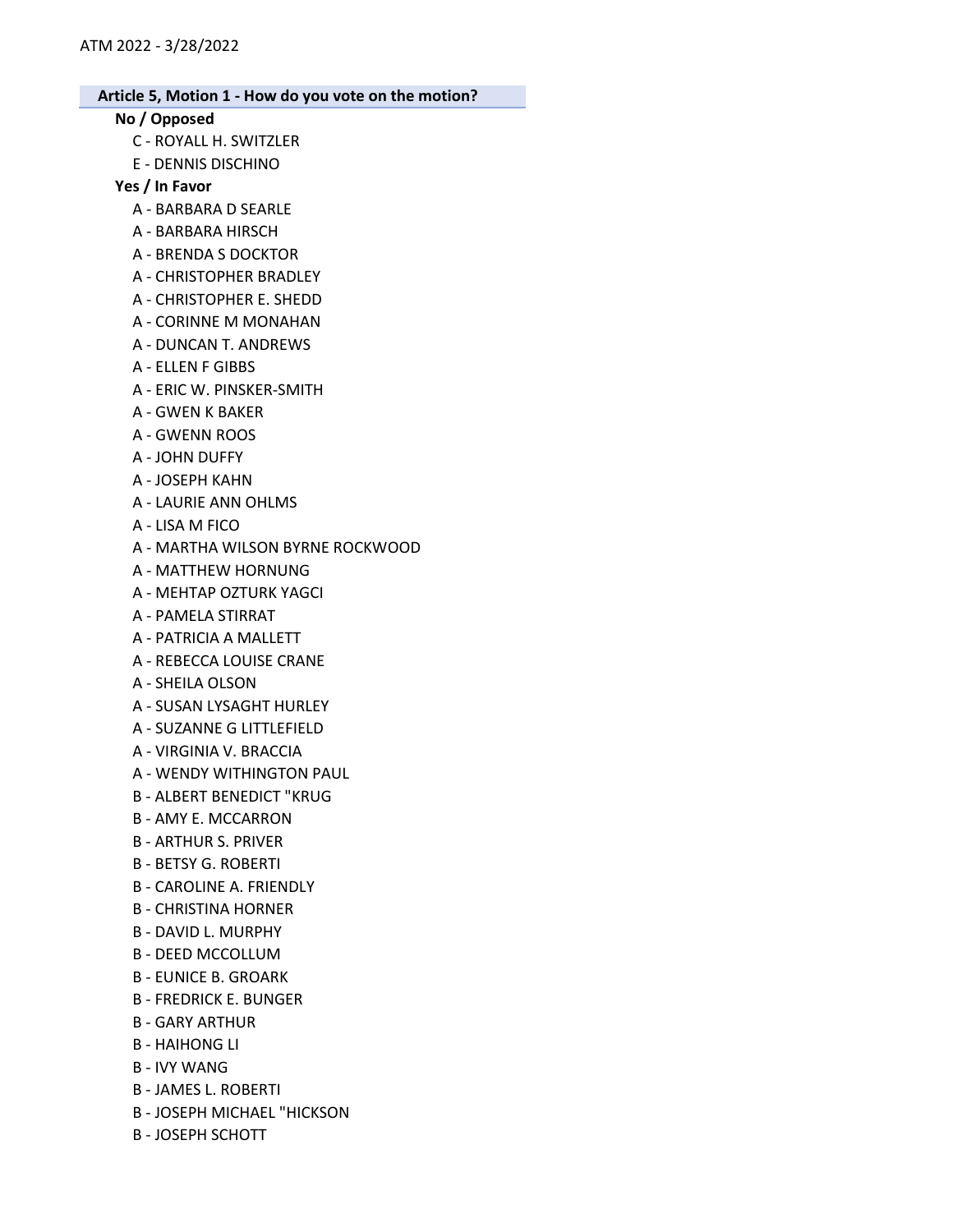B - KATHERINE S. CORT B - KELLY C. FRIENDLY B - LINDA H. CHOW B - MARY EATON CROWN B - MELISSA A. MARTIN B - MIDDLETON ANSLEY "MARTIN B - NORA TRACY PHILLIPS B - PETRO LISOWSKY B - ROBERTA MORGENSTERN B - S. PETER W. JONES B - SCOTT K. BENDER B - SKYE JACOBS C - AMY SB GOTTSCHALK C - ANDREA N. WARD C - ANN M. HOWLEY C - CHRISTINE S. MIZZI C - ELIZABETH LASHWAY C - HOLLY M. GRACE C - HYUN SOOK RYU SONG C - KATE MCGEOUGH C - KATHY Y. EGAN C - LEANNE J. LEIBMAN C - LINDA OLIVER GRAPE C - LOIS C. SULLIVAN C - LUCIENNE V. RONCO C - LUCY ROONEY KAPPLES C - MARCIA TESTA SIMONSON C - MARTIN JAY "MCHALE C - MORRIS RUSTY KELLOGG C - PAMELA POSEY C - SARA H. RAVERET C - SARAH H. PEDERSEN C - SHANI M. DEFINA C - SHARON L. GRAY C - STEVEN D. FESSLER C - SUSAN K. MAGGIONI C - THOMAS H. ULFELDER C - WENDY HARRIS GARBER D - ANN-MARA S. LANZA D - CAROL ALMEDA-MORROW D - CHRISTINE A. KEHOE D - CRAIG EDWARD MACK D - DEREK B. REDGATE D - DIANE E. HALL D - ELIZABETH SULLIVAN WOODS

D - ELLIOT GODFREY SWAN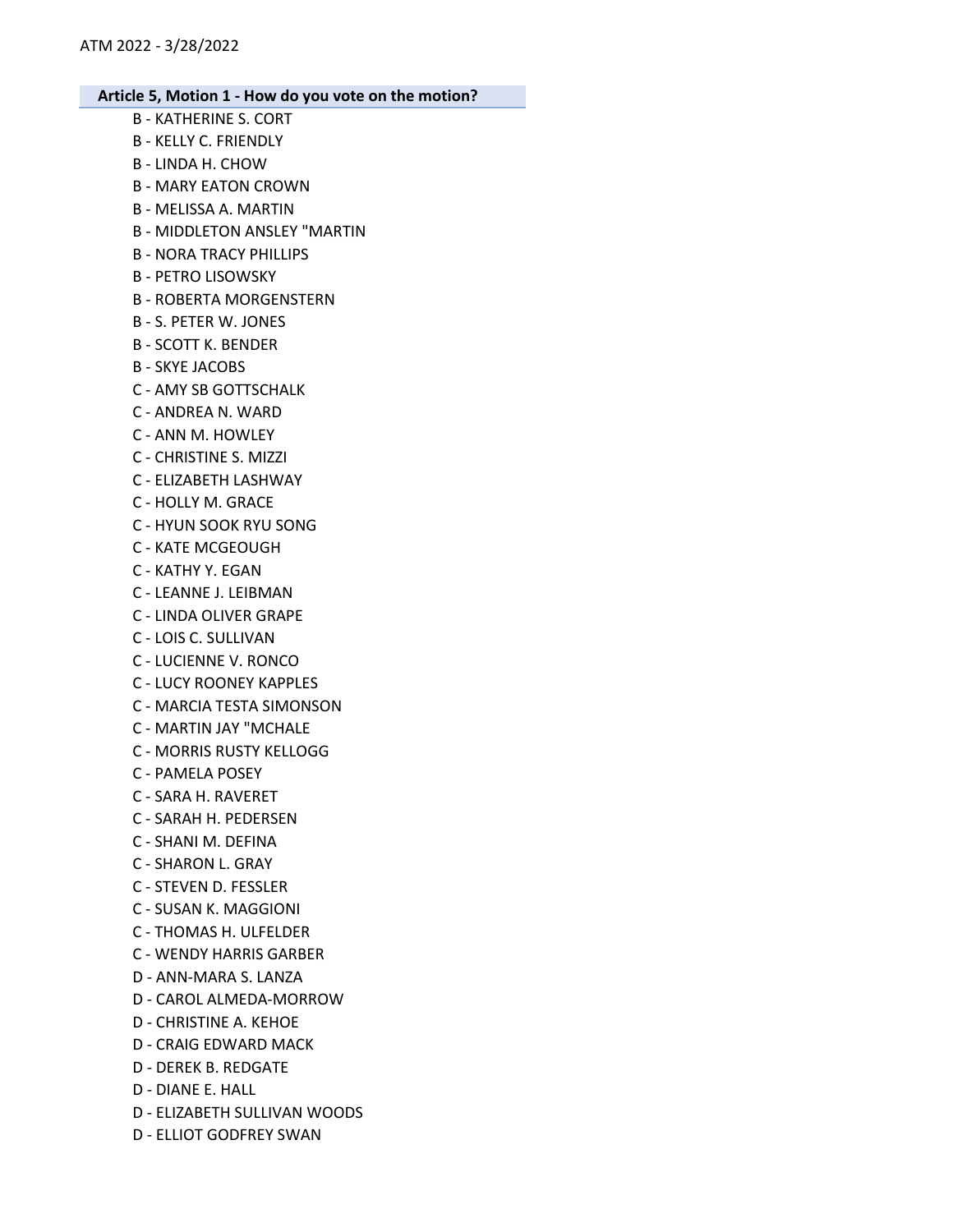- D ETHAN I. DAVIS
- D GAIL FRANCES SULLIVAN
- D IAN COHEN
- D ILLANA S. NISSENBAUM
- D JOHN D. LANZA
- D JOHN SCHULER
- D LAURA ROBERT-FRAGASSO
- D LAURA SCHOTSKY OLTON
- D LINA EVE VITA MUSAYEV
- D LORI A. FERRANTE
- D MARGIE PALLADINO
- D MARK B. BENJAMIN
- D MASON R. SMITH
- D MAURA MURPHY
- D QUENTIN S. PRIDEAUX
- D RICHARD D. "HILL
- D SANDRA SABA JOSEPH
- D STEPHEN G. MURPHY
- D W. ARTHUR "GARRITY
- E CAREN PARKER
- E JACQUI VAN LOOY
- E JARED W. PARKER
- E JESSICA BETH GRAHAM
- E JOAN GAUGHAN
- E JOHN FREDERICK ERHARD
- E KATHERINE K. MACDONALD
- E KATHERINE L. "BABSON
- E KEVIN J. MACDONALD
- E LISE M. OLNEY
- E MARLA L. ROBINSON
- E MARY GARD
- E NANCY L. GOODEN WESTENBERG
- E NEAL R. GOINS
- E ODESSA MB SANCHEZ
- E PAUL A. CRAMER
- E RAINA C. MCMANUS
- E RANI ELWY
- E REGINA C. LAROCQUE
- E RUSSELL THOMAS GENTRY
- E SYLVIA T. HAHN-GRIFFITHS
- E THOMAS J. MACDONALD
- E TIMOTHY W. FULHAM
- E WENDY A. HAERING-ENGELS
- E WENDY S. BECK VON PECCOZ
- F ANNE P. COHEN
- F CHRISTINE SWENSON LAWRENCE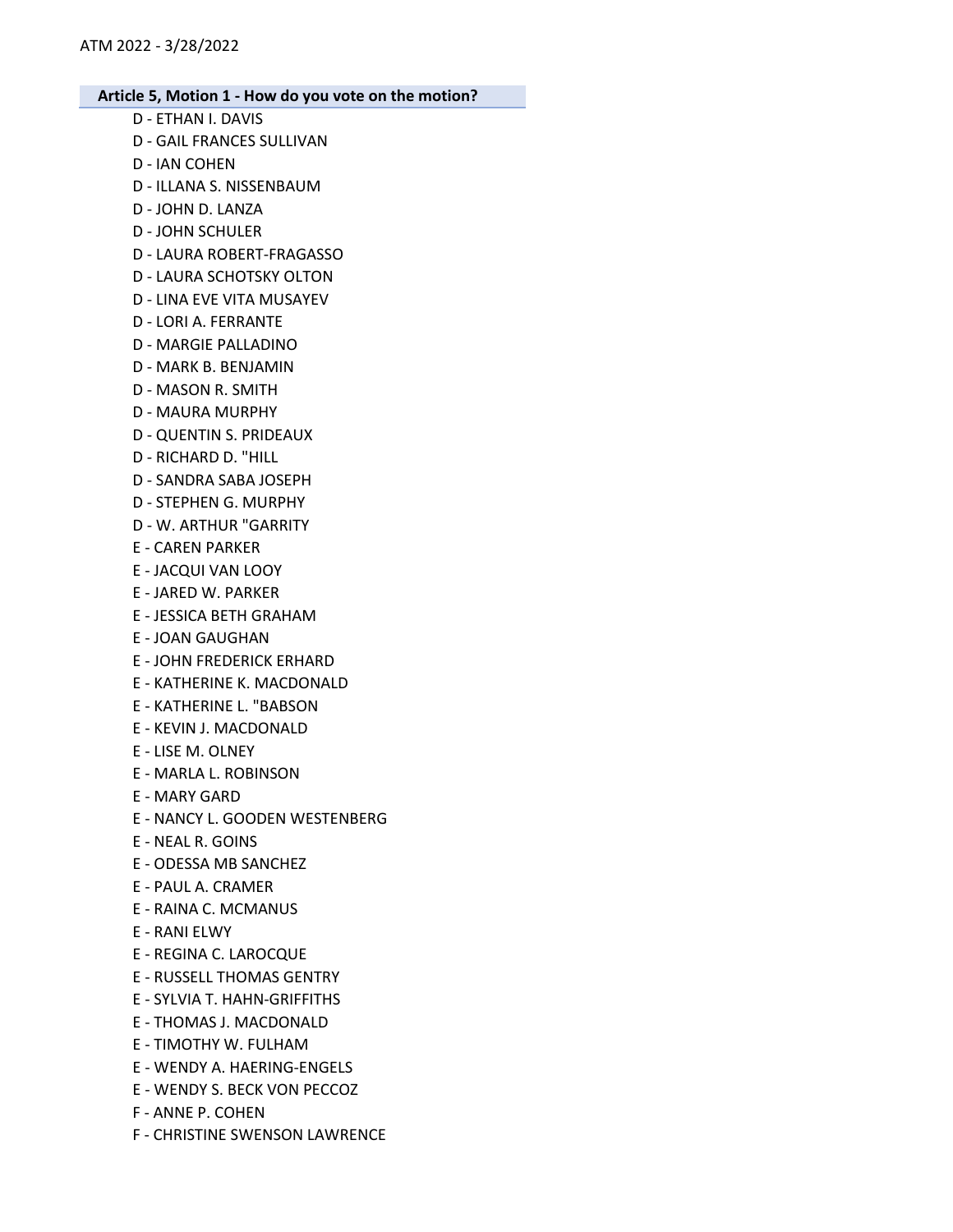- F CYNTHIA C. EDWARDS
- F DAVID LIVINGSTON
- F DAVID RYAN DAWS
- F ELAINE M. PUTNAM
- F ELIZABETH LANGE
- F ELIZABETH MAY
- F ERIC M. CARLSON
- F FREDERIC W. RIPLEY
- F HOPE CROSIER
- F JAY PROSNITZ
- F LISA COLLINS
- F MAGGIE N. EGGER
- F MICHAEL ANDREW LICATA
- F MICHAEL J. MASTRIANNI
- F MICHELE DRAGON LIVINGSTON
- F NICHOLE ANN BERNIER
- F NIKI BRINKMAN-OFENLOCH
- F SALVATORE "DEFAZIO
- F SARA A. JENNINGS
- F SHAWN BAKER
- F STEVEN J. SIMONS
- F SUSAN KAGAN LANGE
- F VIRGINIA LEE FERKO
- G ALICE HANLON PEISCH
- G ALLAN L. PORT
- G ANDREW A. WILSON
- G CRAIG L. COHEN
- G DIANE CAMPBELL
- G DOUGLAS W. SMITH
- G EDWARD D. FOLLAND
- G HAROLD N. "KAPLAN
- G JE'LESIA JONES
- G JOAN HACKETT CODY
- G JUDSON L. JAFFE
- G KARL HAMMOND
- G KATHLEEN F. TRUMBULL
- G LORRI WOODACRE
- G MARJORIE R. FREIMAN
- G MARY ANN CLUGGISH
- G MICHAEL R. TOBIN
- G PARKER MORSE
- G PAUL H. MERRY
- G PETER SOLOMON
- G PHILIPPA BIGGERS
- G RICHARD MICHAEL SALASOVICH
- G SUSAN A. MANGIACOTTI